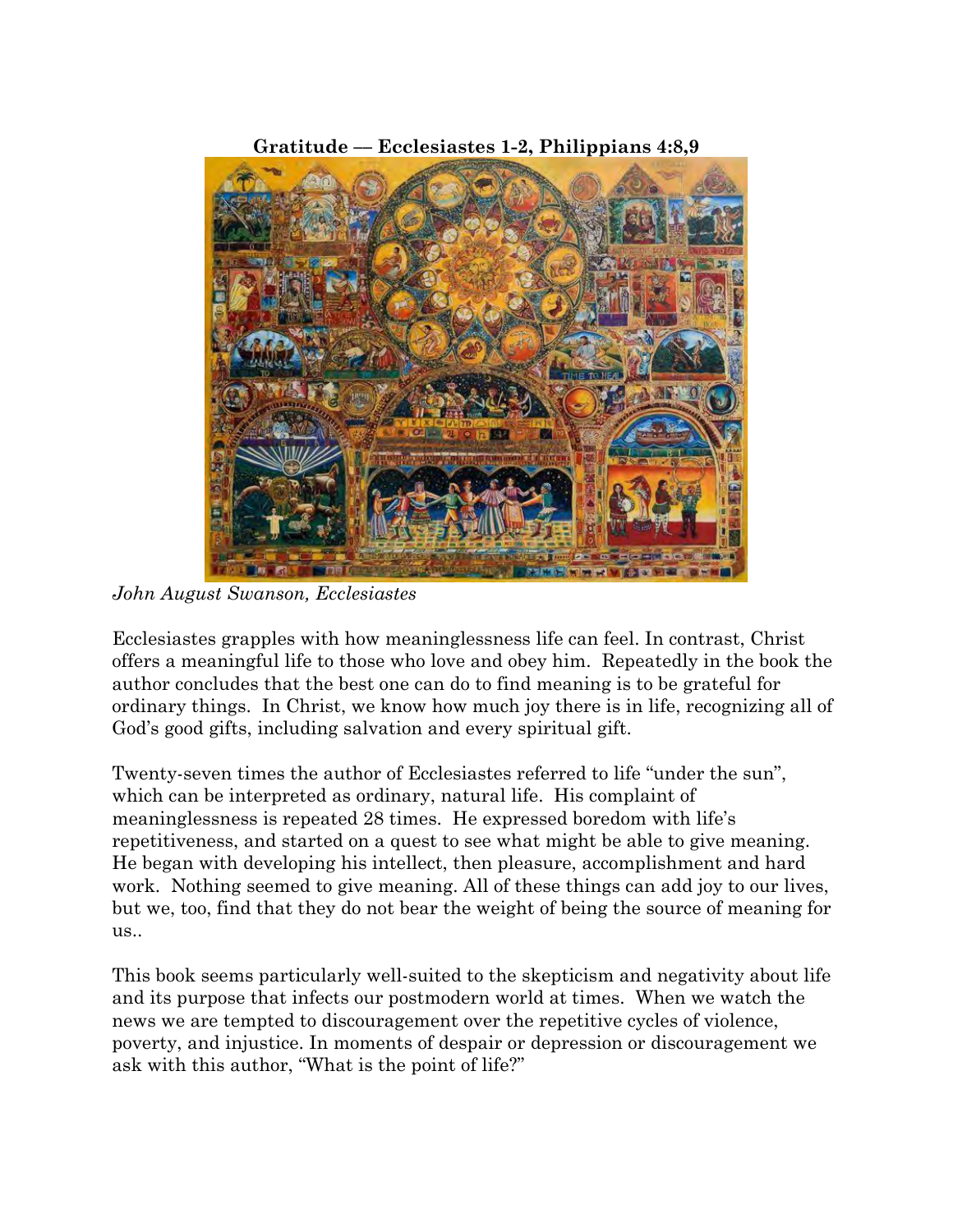However, at the end of these chapters, he concludes there is some meaning in gratitude for ordinary life. Even on a naturalistic level, gratitude has a positive impact on our sense of well-being. In the book he continues to offer ideas of things to appreciate: food and drink, satisfaction in work, gaining wisdom and knowledge, enjoying the results of our work, good health, having fun, giving generously, and living happily with your spouse.

I appreciate the affirmation that God values our questions. The teacher of Ecclesiastes struggled with how discontent one can be even when life is full of good things. There is much about life that is confusing, and philosophizing and trying to figure things out are apparently just fine. Part of accepting our human vulnerability is realizing how much we don't know and don't control, and to stop struggling against that. Gratitude is a good antidote.

*How much is gratitude a part of my life?*

## **Life and death–– Ecclesiastes 3-6, I Corinthians 15**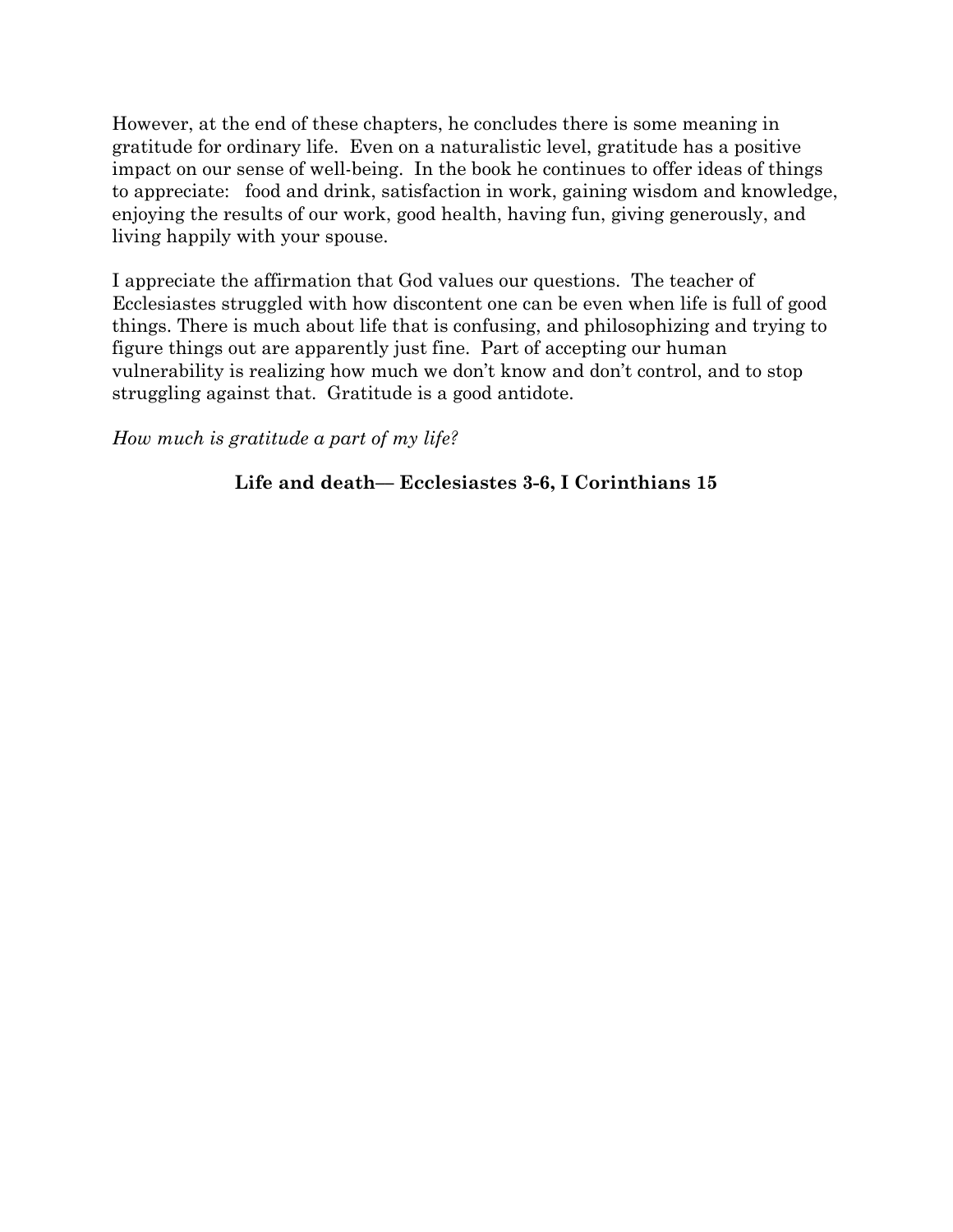

*Marc Chagall, White Crucifixion*

The author of the book is preoccupied with death, repeatedly blaming death for making life meaningless. We know that Christ has overcome death which completely changes our perspective. The author of Ecclesiastes thought that we will not be brought back from death to enjoy life in the future. Because of oppression he says that the dead are better off than the living. Wealth is meaningless because we take nothing with us when we die. He pointed out that none of us can prevent the day of our death, and called it a dark battle.

In the midst of his gloom about death, he mysteriously wrote that God has planted eternity in our hearts. Christ fulfilled that promise by bringing us life that lasts forever. As Paul wrote, if our hope in Christ is limited to this life, we are deceived and miserable. But because Christ has been raised from death, we can be also. Death has lost its sting.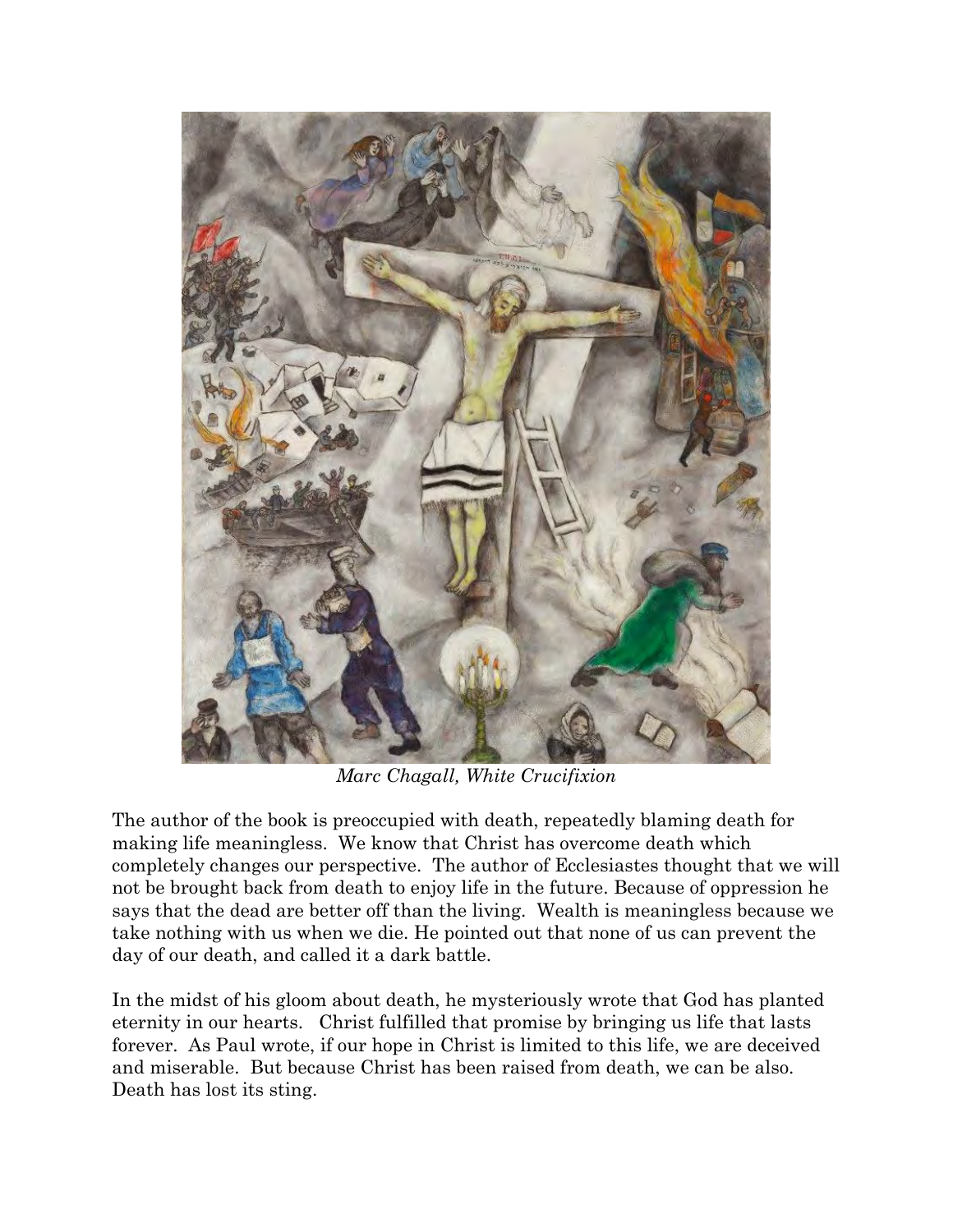In his famous poem about how life includes times of wildly different experiences, he began with reference to birth and death. He did not know that at the appointed time, Christ would be born, would die, but would also conquer death and make it possible for us to be brought back from death. On this side of the resurrection, we know that despair about death is unnecessary. When our time to die arrives, we who are believers can face that moment with hope.

*What do I think about death, my own or that of others?*



## **Accepting suffering –– Ecclesiastes 7-9, I Peter 1:6**

*Henry Ossawa Tanner, The Raising of Lazarus*

Christ's example of suffering serves to remind us that God's people must endure suffering with grace and humility, and that the results of suffering have great benefits. His many interventions in the gospels to alleviate suffering also encourage us that these transformations are an expected part of life in the Kingdom of God.

From Chapter 7 to the end of the book, the author offers wise proverbs, and they tend to be encouragements to embrace the difficulties of life, not only what is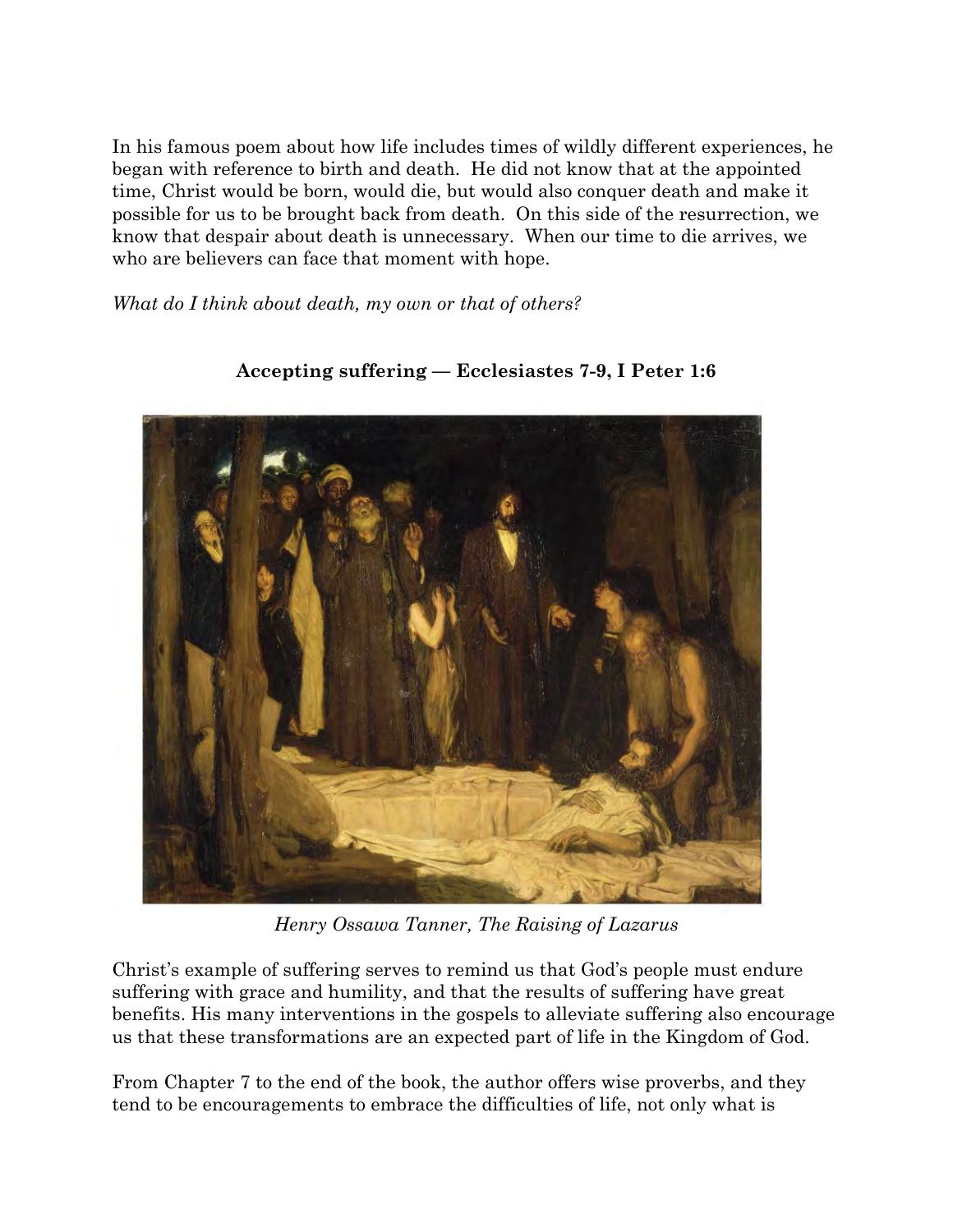positive. Death continues to be a theme as the uncertainty of life. We are given proverbs to remind us we cannot expect everything to go our way: "Enjoy prosperity while you can, but when hard times strike, realize that both come from God. Remember that nothing is certain in this life."

In our time, many are teaching us to have increased faith for God's guidance, provision, healing, and blessings. These are godly and biblical things and the awakening of faith is a great gift. "Prosper" and "prosperity" occur 111 times in scripture. When I have heard these faith-filled people present that God also expects us to endure suffering with grace, I am reassured, because this, too, is biblical. To accept the trials and difficulties of life as part of God's purposes, including his refining purposes, gives us a mature character able to wisely guide others through their difficulties. There is a subtle balance here between faith and acceptance. At the root of both is deep commitment to God's trustworthiness.

I want to be wise when I see that others are struggling, or even when I am struggling, and to acknowledge that God does allow things we would prefer not to happen. That is a time to ask for grace to stay close to him. We can take one of the positive proverbs as our hope: the face of a wise person becomes suffused with light and softness.

*Do I face my own suffering or that of others with perspective and wisdom?*

**Meaning through obedience –– Ecclesiastes 10-12, Philippians 4:11-13**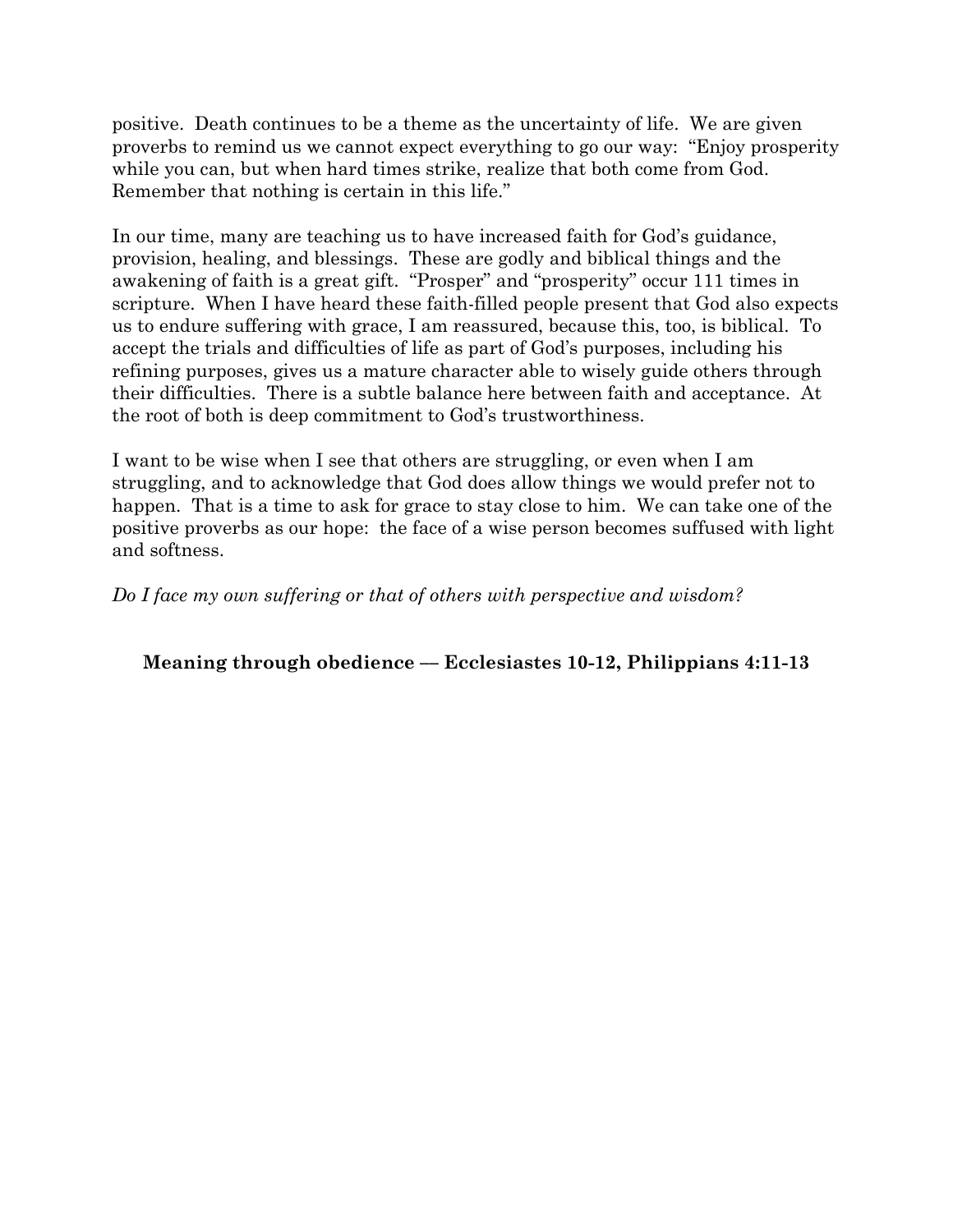

*Caravaggio, The Conversion of Saint Paul*